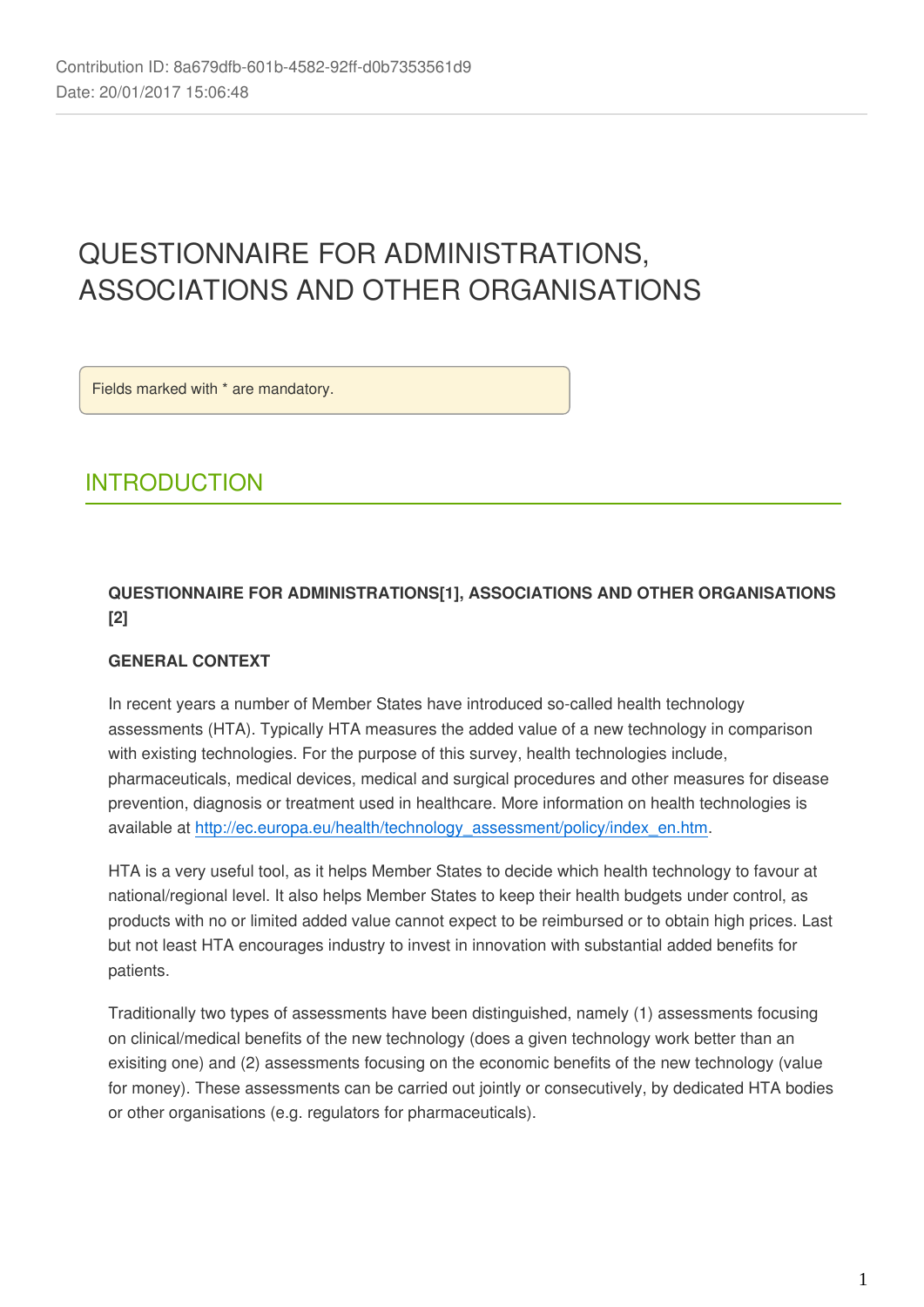At this stage, the vast majority of HTA are carried at national/regional level, i.e. EU Member States assess the new technology according to its national legislation. This leads to duplications of efforts for Member States and industry which translate in unnecessary costs throughout the HTA process. It can also lead to diverging results/outcomes (i.e. health technologies available earlier in some countries compared with others), which in turn can result in limited business predictability for industry and delayed access for patients.

Several projects funded by the EU have allowed Member States to share best practices on how HTA is carried out at national and/or regional and local level. Also a limited number of joint HTA reports have been prepared, but the use of these results is still decided at national level. In practice this has meant that the joint reports have not (yet) been used on a large scale.

There is consensus that HTA requires significant scientific, technical and economic expertise, and is costly. Currently not all Member States have such expertise at their disposal. Budget constraints also mean that even advanced Member States considered to be more advanced in this field cannot asess all new technologies. This has triggered the question whether there is a need to strengthen EU cooperation for HTA, in particular for the period beyond 2020 when the current financing of EU cooperation ends (so-called EUnetHTA Joint Action 3[3]).

For further details please refer to the Inception Impact Assessment on strengthening EU cooperation on Health Technology Assessment (HTA)[4].

### **OBJECTIVE OF THE CURRENT SURVEY**

The aim of this public consultation is to gather detailed views and opinions regarding the future of the EU cooperation on HTA. The results of this public consultation will feed into the envisaged impact assessment which the Commission services are currently preparing on strengthening the EU cooperation on HTA.

This questionnaire is addressed to administrations, associations and other organisations. Citizens are asked to fill in a separate non-specialised questionnaire.

[1] For the purpose of this survey, administrations refer to both public administrations, as well as private administrations with public service obligation

[2] For the purpose of this survey, associations and other organisations refer to trade associations, professional associations, academia and scientific societies and organisations representing the interests of specific stakeholders

[3] European Network for Health Technology Assessment (EUnetHTA) is a Joint Action, co –funded by the Health Programme of the European Commissions (DG SANCO) and participating organisations. It gathers mainly national and regional HTA bodies. Its scope of activities is on scientific and technical issues. [www.EUnetHTA.eu](http://www.EUnetHTA.eu)

[4] http://ec.europa.eu/smart-regulation/roadmaps/docs /2016 sante 144 health technology assessments en.pdf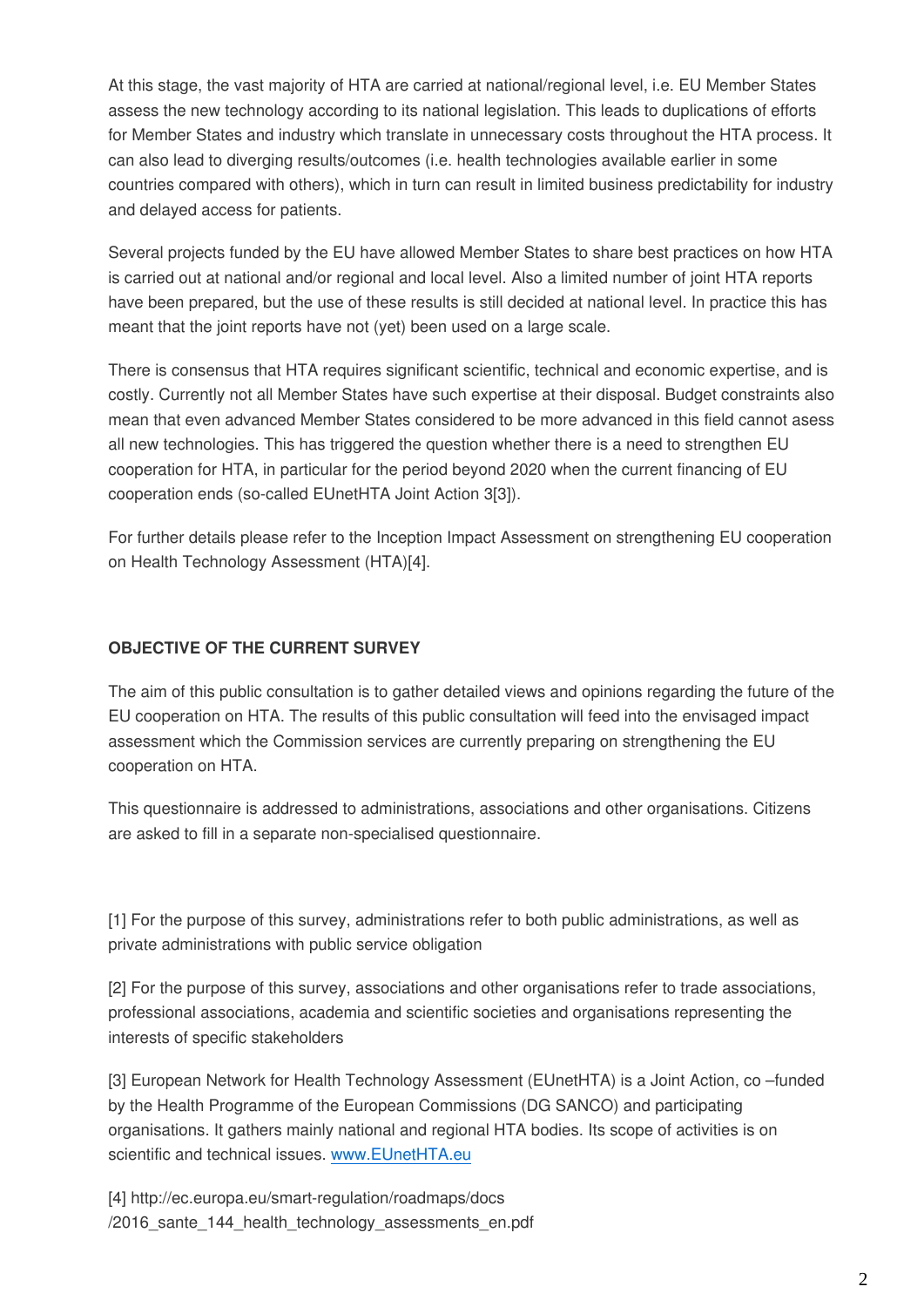## 1. INFORMATION ABOUT THE RESPONDENT

Please provide the following data on your organisation/association/administration:

**\***1.1. Please indicate the name of your organisation/association/administration

European Patients' Forum

**\***1.2. Please enter the country where your organisation/association/administration is based

Luxembourg

**\***1.3. Please indicate whether your organisation/association/administration is listed in the Transparency Register?\*

yes

\* In the interest of transparency, organisations and associations have been invited to provide the public with relevant information about themselves by registering in Transparency Register and subscribing to its Code of Conduct. If the organisation or association is not registered, the submission will be published separately from the registered organisations/associations.

**\***1.4. Please enter your e-mail address (this data will not be made public).

valentina.strammiello@eu-patient.eu

**\***1.5. The name of a contact person (please note that the name will not be made public and is meant for follow-up clarification only)

Valentina Strammiello

**\***1.6. Do you consent to the Commission publishing your replies?

- a) Yes (*On behalf of my organisation/association/administration I consent to the publication of our replies and any other information provided, and declare that none of it is subject to copyright restrictions that prevent publication*)
- b) Yes, only anonymously (*The replies of my organisation/association/administration can be published, but not any information identifying it as respondent*)
- c) No (*The replies provided by my of my organisation/association/administration will not be published but may be used internally within the Commission. Note that even if this option is chosen, your contribution may still be subject to 'access to documents' requests.*)\*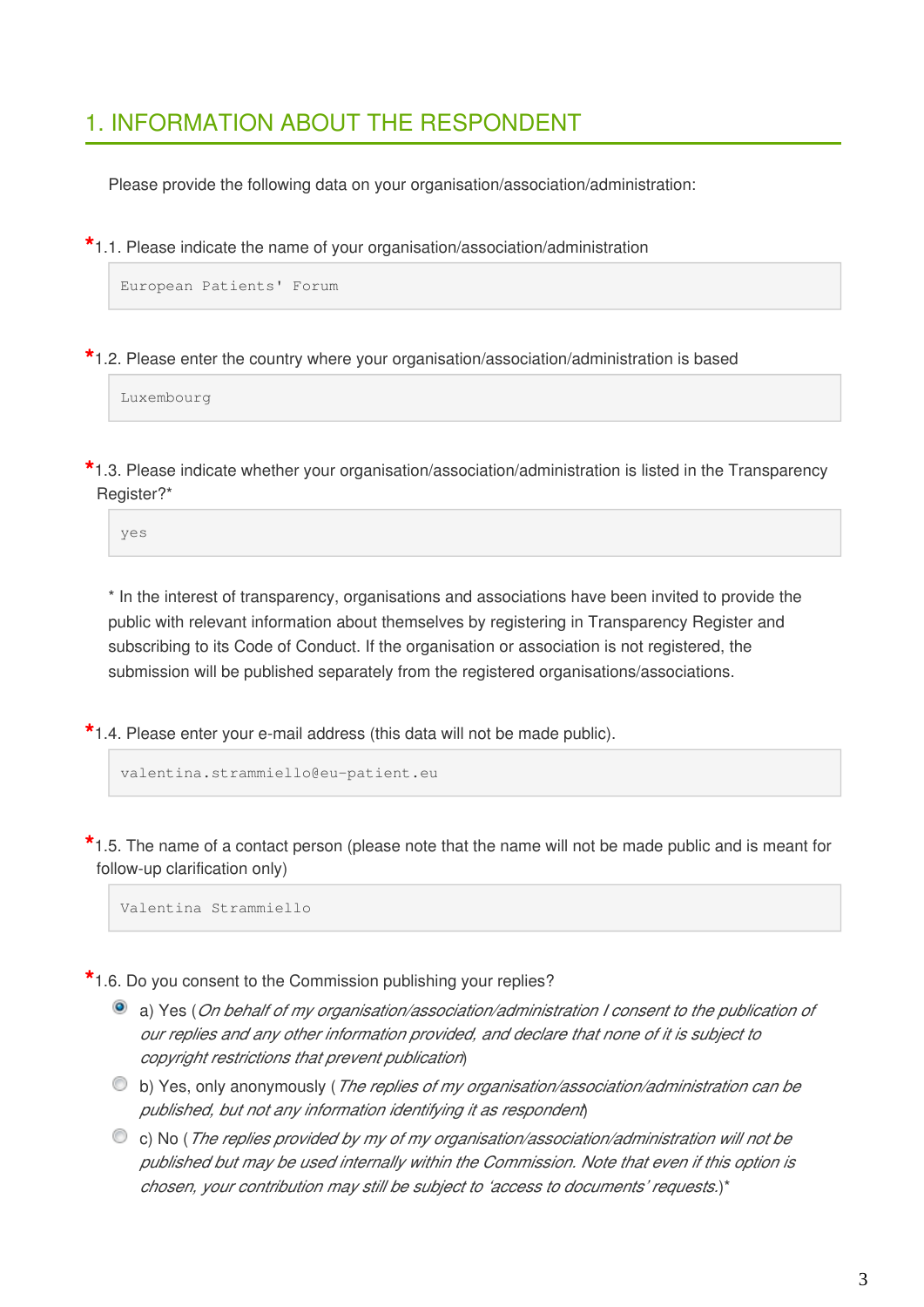\* As set out in Regulation (EC) No 1049/2001, any EU citizen, natural, or legal person has a right of access to documents of the EU institutions, including those which they receive, subject to the principles, conditions and limits defined in this Regulation.

## 2. IDENTIFICATION OF RESPONDENT

**\***2.1. Main field of work of the responding organisation/association/administration (*one answer possible*):

- a) Public administration (other than payers)
- b) Patients and consumers
- C c) Healthcare provider
- d) Payer (irrespective of status i.e. public or private)
- e) Industry or service provider
- f) Academia or scientific society
- C a) Other

*\* Small and medium-sized enterprises (SMEs) are defined in the Commission Recommendation 2003 /361. The category of micro, small and medium-sized enterprises is made up of enterprises which employ fewer than 250 persons and which have an annual turnover not exceeding EUR 50 million, and/or an annual balance sheet total not exceeding EUR 43 million.*

**\***2.2. Please specify the geographic coverage of your organisation/association/administration (*one answer possible*):

- **O** International/European
- C National
- **Regional/local**

**\***2.3. Are you an organisation/association/administration representing the interests of the stakeholders mentioned in question 2.1 (*one answer possible*):

- Yes
- No

**\***2.4. Please specify which health technologies are of interest for your organisation/association /administration (*one or more answers possible*):

- a) Pharmaceuticals
- b) Medical devices<sup>[\*]</sup>
- C) Other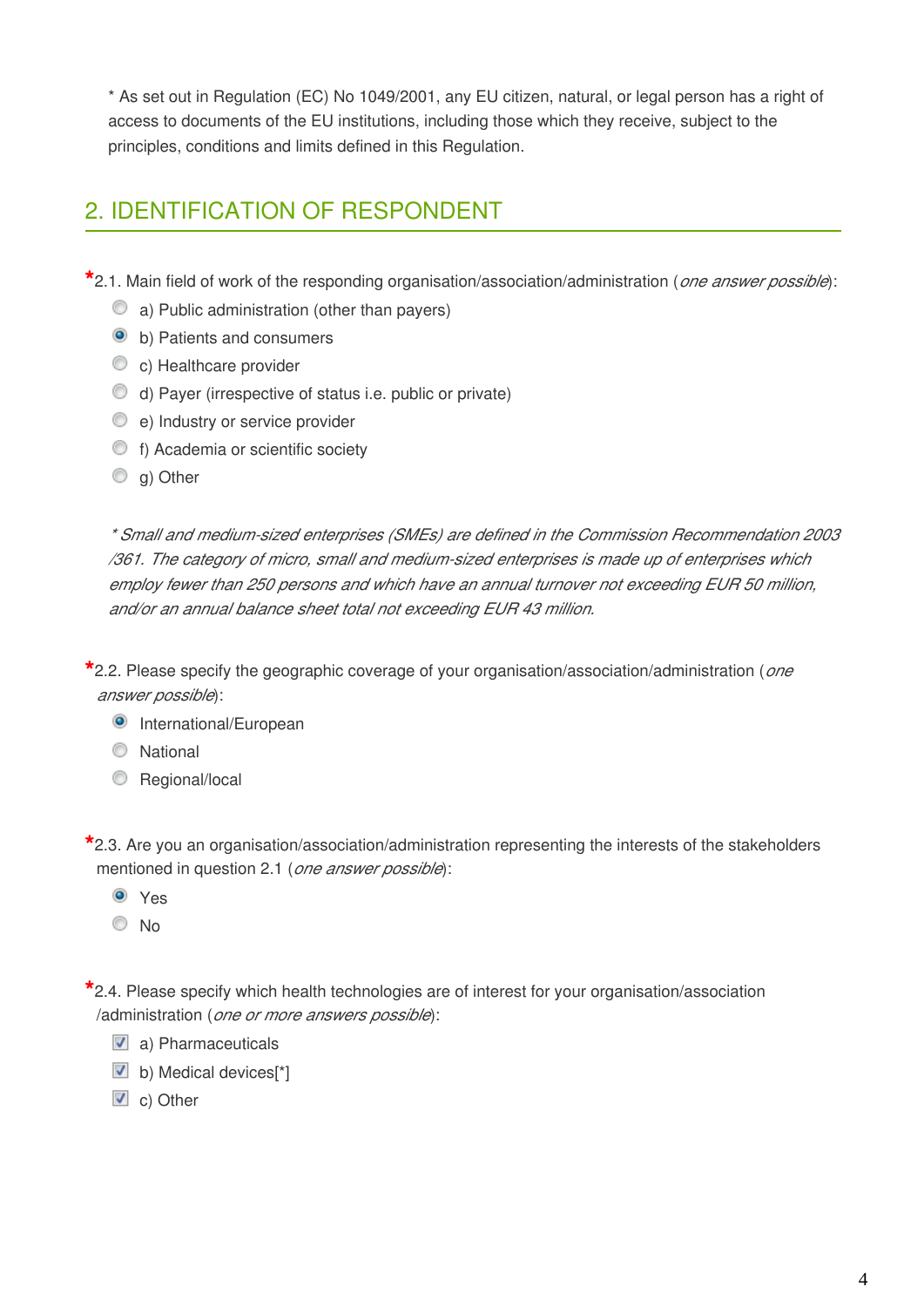*\* "Medical device" means any instrument, apparatus, appliance, material or other article, whether used alone or in combination, including the software necessary for its proper application intended by the manufacturer to be used for human beings for the purpose of: diagnosis, prevention, monitoring, treatment or alleviation of disease; diagnosis, monitoring, treatment, alleviation of or compensation for an injury or handicap; investigation, replacement or modification of the anatomy or of a physiological process; control of conception, and which does not achieve its principal intended action in or on the human body by pharmacological, immunological or metabolic means, but which may be assisted in its function by such means (Council Directive 93/42/EEC of 14 June 1993 concerning medical devices). Please note that the current legislation has been revised and the new requirements will be published soon.*

#### **\***2.4.c. Please specify 'Other':

Hospital-based HTA, rehabilitation and prevention programmes, disease management programmes, organisational and supportive procedures (including surgeries) as well as ethical use of health technologies (e.g. with respect to end of life, assisted reproduction,prenatal diagnosis, health data) and non-pharmaceutical interventions (e.g. psychotherapy)

## 3. STATE OF PLAY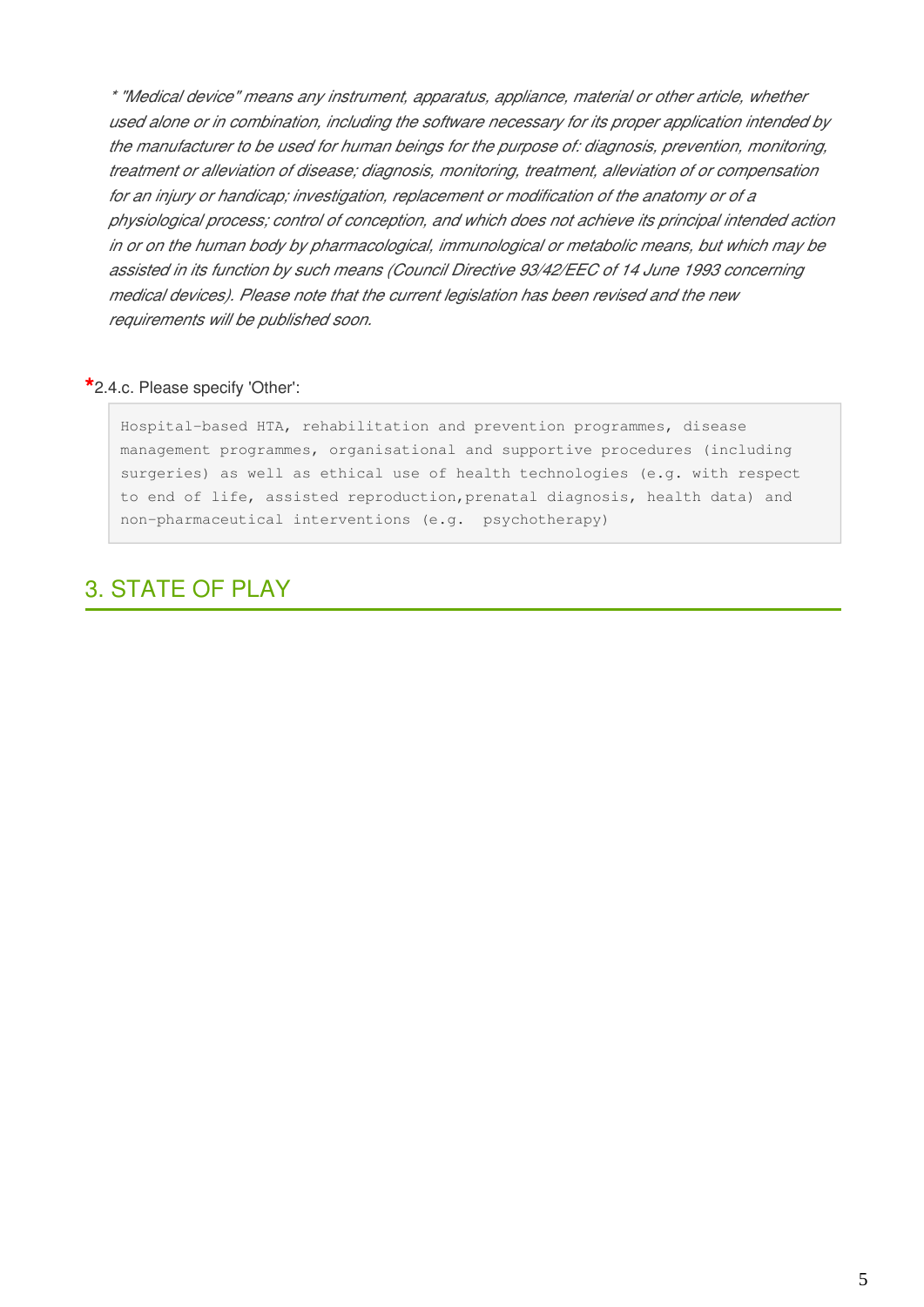## 3.1. Please indicate your opinion on the following statements:

|                                                                                                                                                                                                                                                                                                                                                                                            | Strongly<br>agree | Agree | Neither<br>agree<br>nor<br>disagree | Disagree | Strongly<br>disagree | don't<br>know |
|--------------------------------------------------------------------------------------------------------------------------------------------------------------------------------------------------------------------------------------------------------------------------------------------------------------------------------------------------------------------------------------------|-------------------|-------|-------------------------------------|----------|----------------------|---------------|
| $*$ a) There are<br>differences<br>between HTA<br>procedures among<br><b>EU Member States</b><br>(e.g.<br>responsibilities<br>of authorities,<br>including advisory<br>vs decision-making<br>role and product<br>scope; prioritisation<br>/selection of health<br>technologies to be<br>assessed; duration<br>of procedures;<br>rights/obligations of<br>sponsors during the<br>procedure) | $\circledcirc$    | ⋒     | ⊙                                   | ⊙        |                      |               |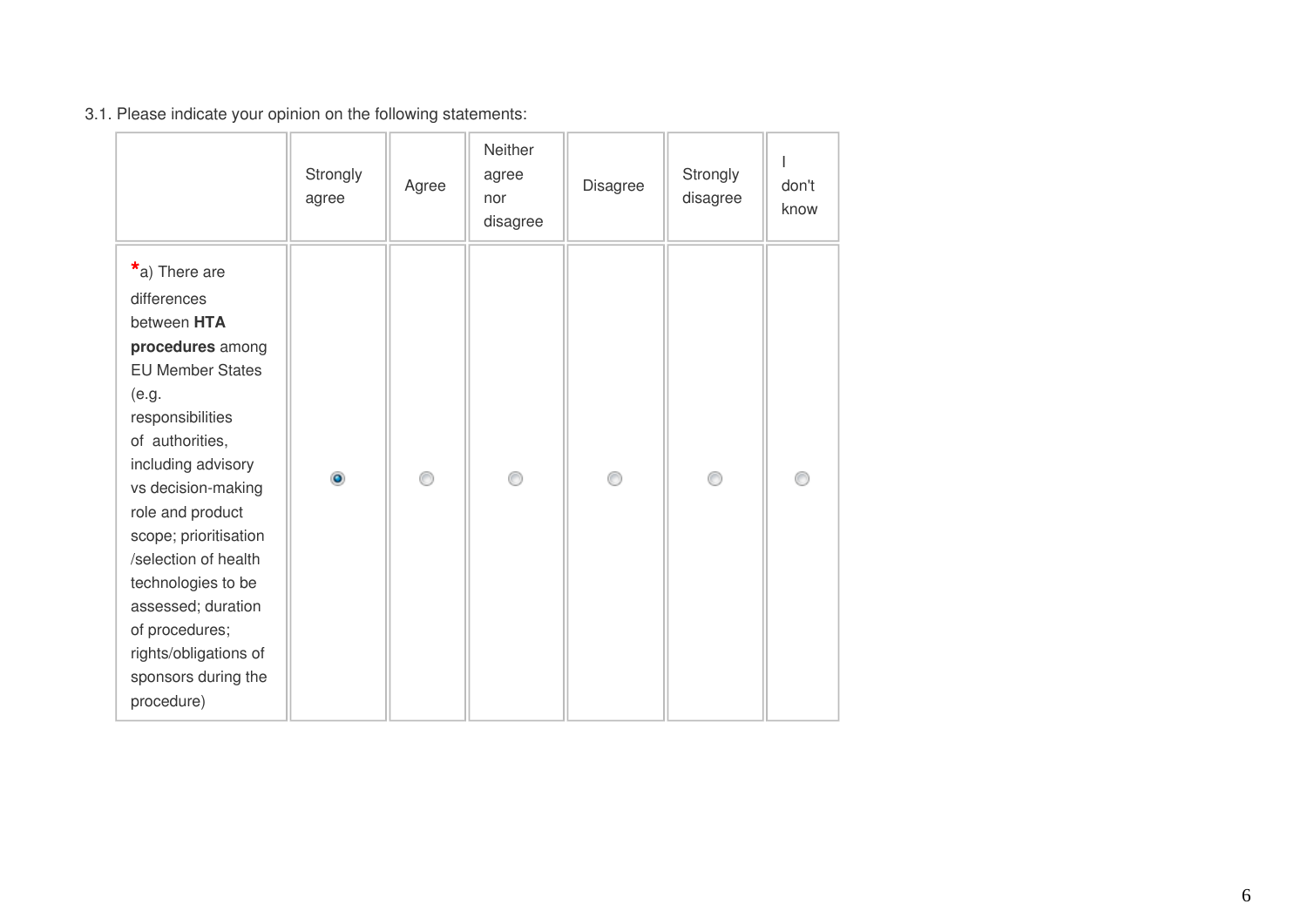| *b) There are<br>differences<br>between HTA<br>methodologies for<br>the clinical<br>assessment (REA<br>$[$ = relative<br>effectiveness<br>assessment])<br>among EU Member<br>$\bullet$<br>∩<br>⋒<br>A<br>⋒<br>States (e.g.<br>different data<br>requirements for<br>the submission<br>dossier; choice of<br>comparator;<br>endpoints<br>accepted; way of<br>expressing added |                     |  |  |  |
|------------------------------------------------------------------------------------------------------------------------------------------------------------------------------------------------------------------------------------------------------------------------------------------------------------------------------------------------------------------------------|---------------------|--|--|--|
|                                                                                                                                                                                                                                                                                                                                                                              | therapeutic value). |  |  |  |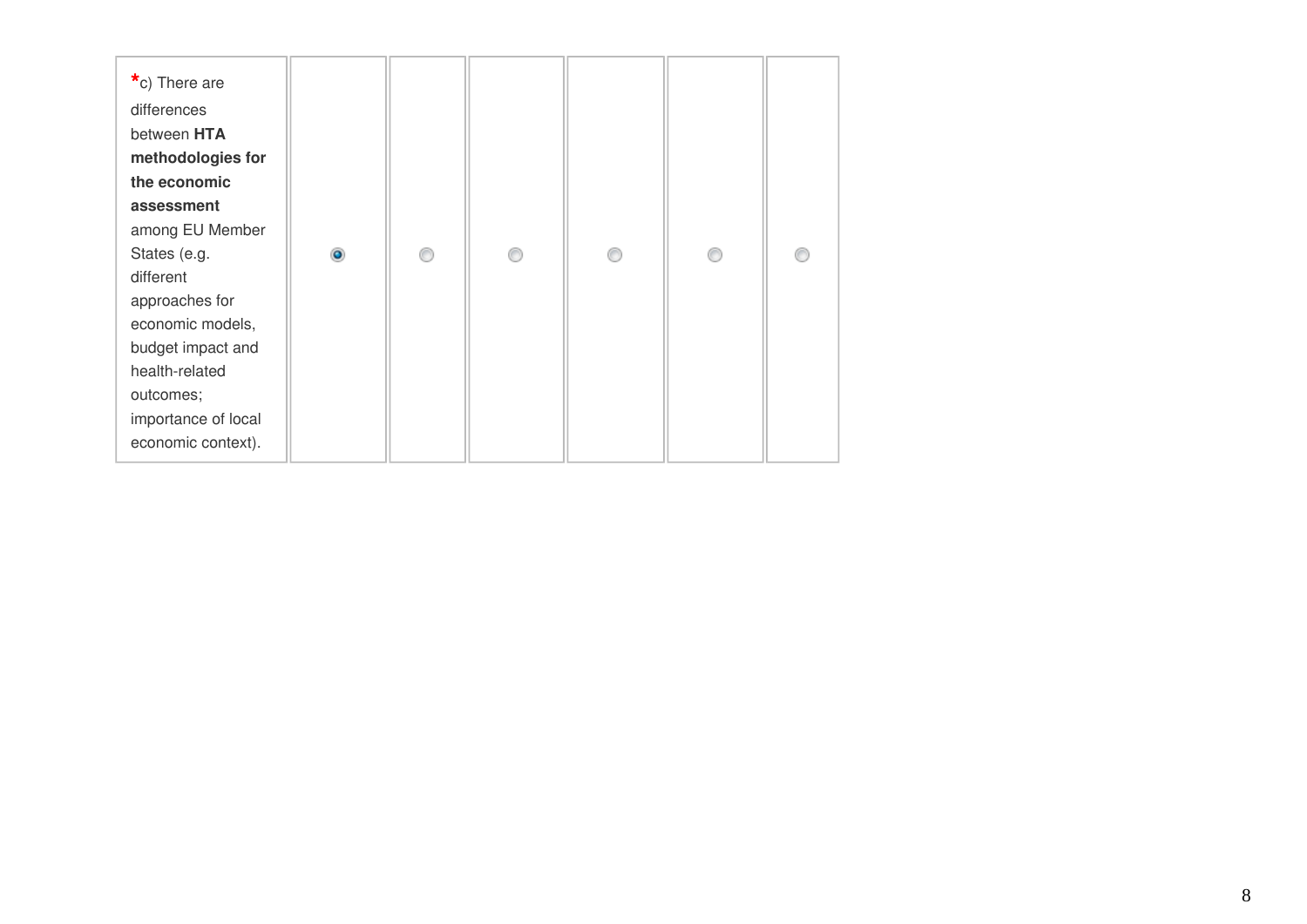**\***3.1.a. For a) please provide concrete examples of the differences you are aware of and their effects for your organisation:

Based on the feedback received by our members, we acknowledge that differences exist both in the structure of the entities conducting HTA procedures and, where this is the case, in the involvement of patients. We have selected a couple of key examples that show different approaches:

In France, the organisation in charge of the HTA procedures (Haute Autorité de Santé) is an independent public body with financial autonomy, while the setting of the medicines' price after negotiation with the pharmaceutical company, and the decision on whether a medicine will be reimbursed by the public health system (and the reimbursement rate) are decisions taken by other organsisations. However, the lack of full access by patients and healthcare users' organisations to the information and data submitted by the industry in the framework of the HTA procedure remains a critical issue not only in the French system.

In fact, there appears to be a general assumption by industry and HTA bodies that patient organisations do not need full information as they are involved on an ad hoc basis. Unfortunately, this approach results in fragmented and partial information to patients, including a lack of feedback on the impact of their participation in HTA procedures.

As regards the involvement of patients and healthcare users in HTA procedures, the situation is rapidly evolving: since November 2015, the French system foresees a seat for healthcare users' representative in the HAS committees in charge for the evaluation of medicines. Since November 2016, an HAS new pilot project enables consultations with patient organisations on the evaluation of new treatments.

The Dutch Health Care Institute (ZIN) has a completely different structure: it involves patients in a limited way in the reimbursement decision-making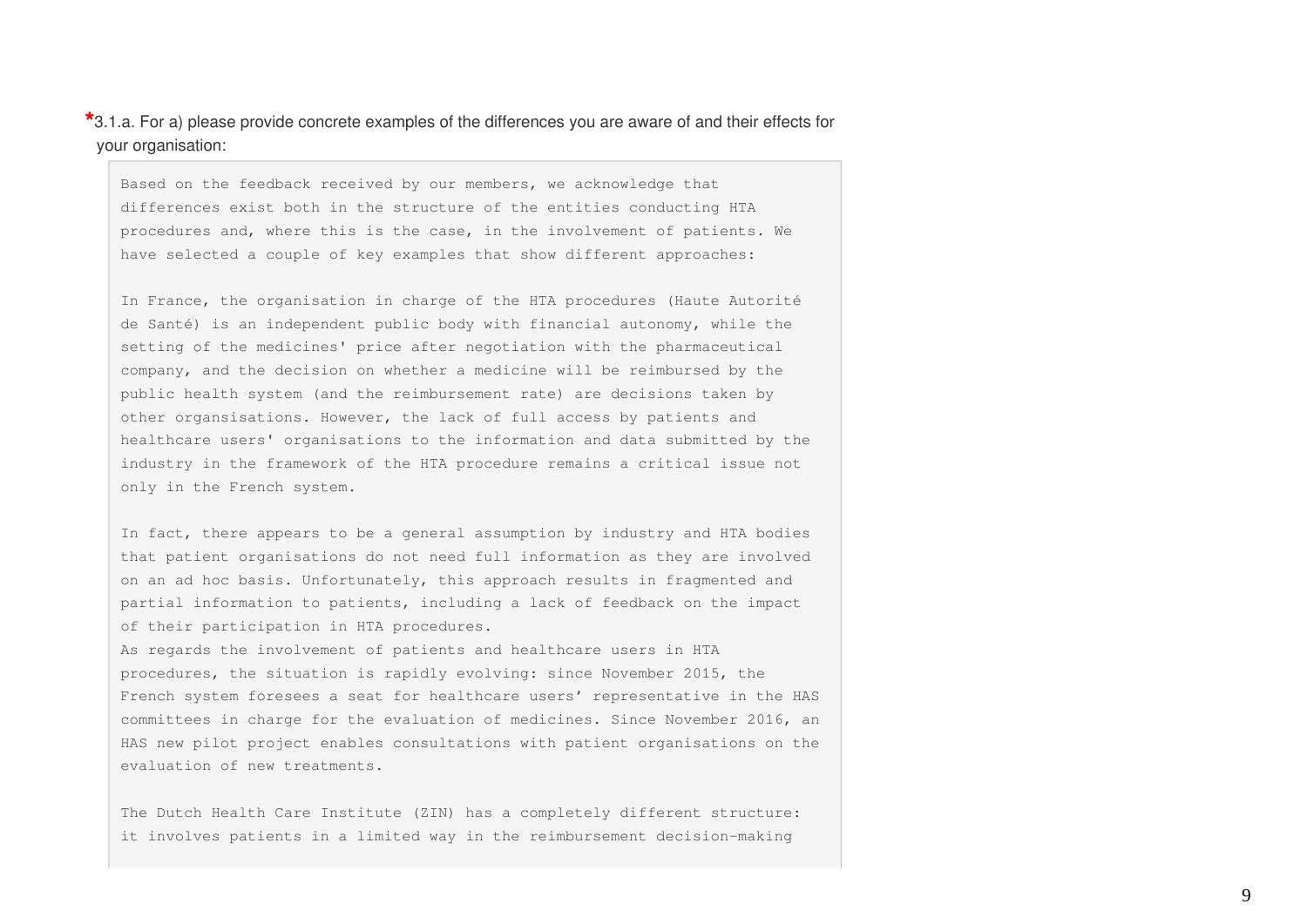process regarding pharmaceuticals. This involvement does not include HTA. Patients are involved at a late stage in the decision-making process. The first opportunity for them to give their feedback on the results of the HTA is after the submission of the concept report produced by scientific committee. Patients, as one of the stakeholder groups, are asked to provide their feedback (comment round). Patients or their representatives can also be asked to comment on the concept advice, that is, the policy decision that is supported by the HTA. This means that this important stakeholder group is usually involved for the first time when the HTA is already finished and the results included in a report.

A very good case study shows the challenges patients face in the Dutch system: the debate on the reimbursement of new drugs for two rare diseases, Pompe and Fabry diseases, in the summer of 2012. This case is acknowledged as the most striking discussion in the history of the Dutch Appraisal Committee ACP and shows how the contributions of patients' organisations and healthcare providers resulted in a substantial shift in ZIN's recommendations. (Smith, Cees, Personal Reflections of a Patient Representative in an Appraisal Committee, in The Patient-Patient-Centered Outcomes Research, ISSN 1178-1653 Patient DOI 10.1007/s40271-014-0086-8).

In general, evidence to date reflects a highly-fragmented landscape as stated by EPF in the Report on the survey on Patient involvement in HTA. For further information please see "Patient Involvement in Health Technology Assessment in Europe" http://www.eu-patient.eu/globalassets/projects/hta/hta-epf-finalreport2013.pdf ).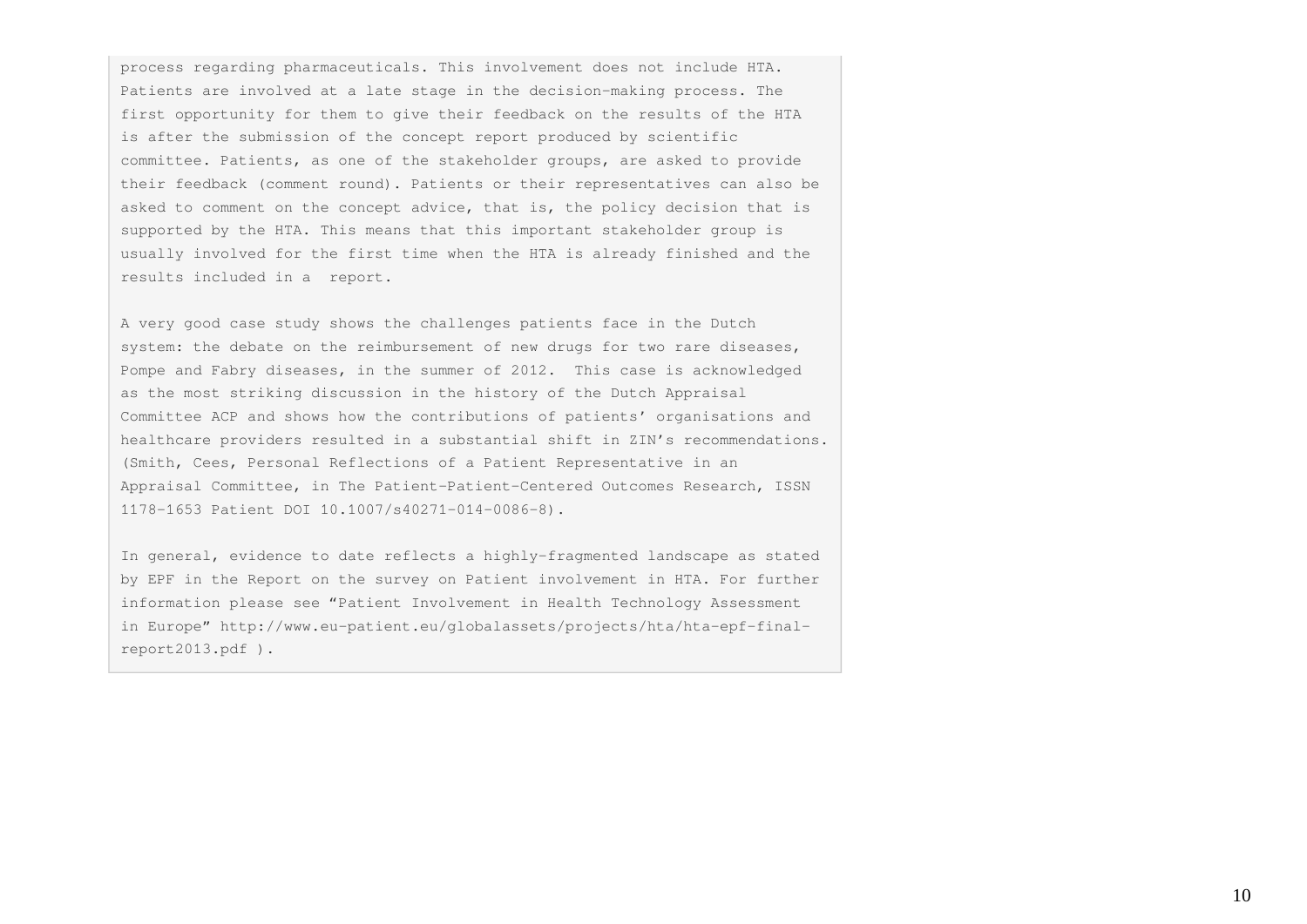**\***3.1.b. For b) please provide concrete examples of the differences you are aware of and their effects for your organisation:

Whilst we have no direct experience from engagement in REAs, we would like to stress that there is no universally accepted definition of "added therapeutic value". (Examples of different member states' approach are given in the recent report to the European Parliament, "Towards a harmonised EU assessment of the added therapeutic value of medicines", 2015). Moreover industry experiences a persistent heterogeneity of data requirements and methodogies implemented by HTA bodies (Weber, S., Jain, M., Nallagangula, T. K., Jawla, S., Rai, N., Dev, D., & Cook, N. Heterogeneity in Relative Efficacy Assessments (REA) across European HTA Bodies: Opportunity for Improving Efficiency and Speed of Access to Patients? Poster presented at ISPOR 18th Annual European Congress, 7-11 November 2015, MiCo - Milano Congressi, Milan, Italy ).

From a patient's perspective, the divergent decisions reached by HTA bodies of different Member States, and sometimes within the same Member State (e.g. Scotland/England) on the same medicines are confusing and leave patients in a profoundly unequal situation. Patients are also not always aware of what criteria are used and who is involved, or how to engage in the process. Yet, patients' engagement is vital both from a moral perspective, because the decisions directly impact patients' lives and well-being, but also from a practical perspective, because a meaningful definition of "value" and "added therapeutic value" is only possible with the involvement of patients.

#### **\***3.1.c. For c) please provide concrete examples of the differences you are aware of and their effects for your organisation:

Alongside differences in institutional contexts, there are some challenges that arise when smaller Member States and those with less capacity to conduct economic evaluations rely on cost-effectiveness assessments conducted by HTA bodies from other EU Member States. (Gulácsi, L. Eur J Health Econ (2007) 8: 83. doi:10.1007/s10198-007-0046-5- The time for cost-effectiveness in the new European Union member states: the development and role of health economics and technology assessment in the mirror of the Hungarian experience). Other main paradigms for HTA that we are aware of are the so called Qualitative assessment and Balanced assessment (Dankó D. Health technology assessment in middle-income countries: recommendations for a balanced assessment system. Journal of Market Access & Health Policy. 2014;2:10.3402/jmahp.v2.23181. doi: 10.3402/jmahp.v2.23181.). These dimensions are used in several EU Member States.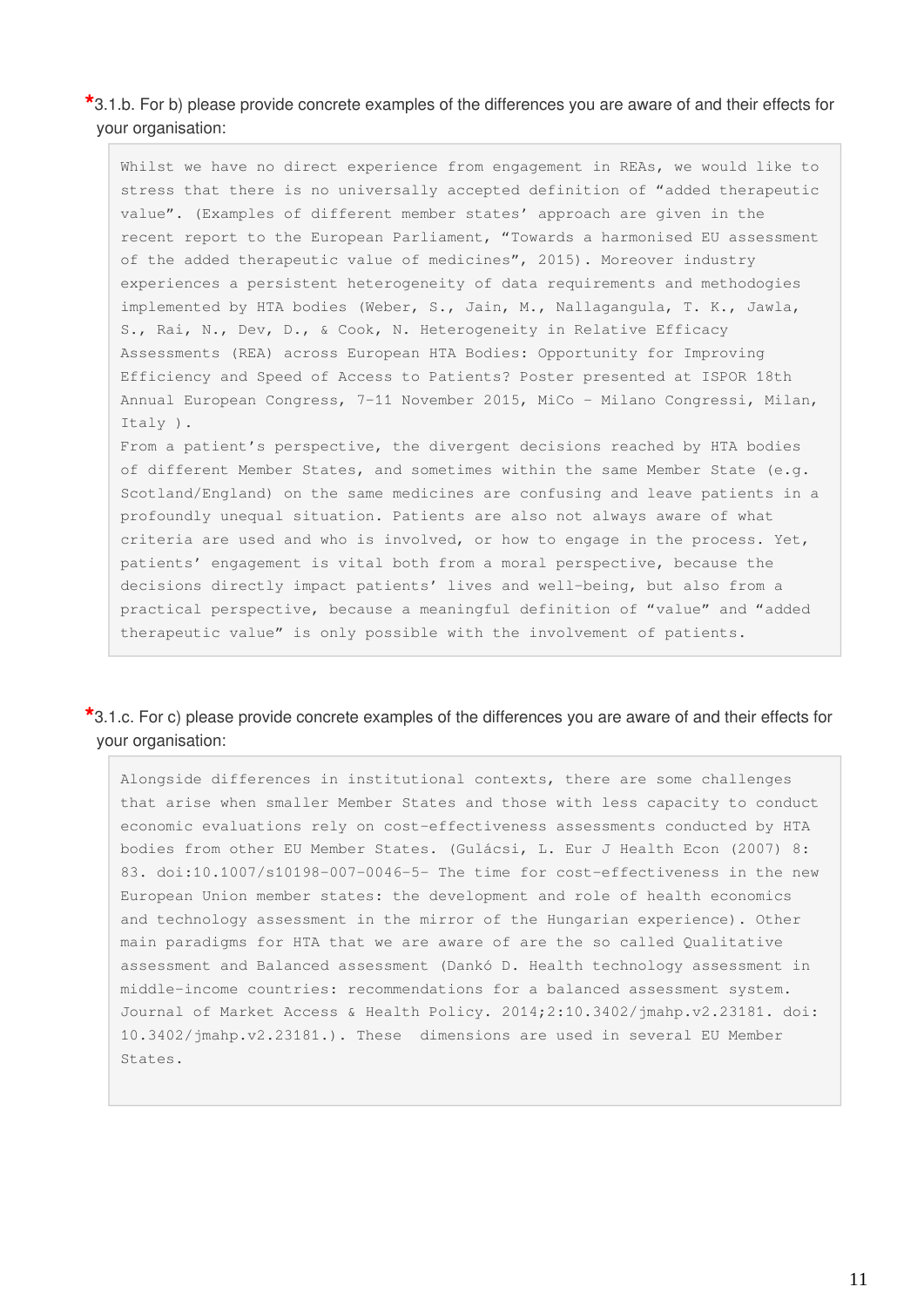## **\***3.2. In your opinion, differences among EU Member States regarding HTA procedures and/or methodologies may contribute to (*one or more answers possible):*

- **a**) Duplication of work for your organisation
- $\Box$  b) Less work for your organisation
- $\Box$  c) High costs/expenses for your organisation
- $\Box$  d) No influence on costs/expenses for your organisation
- **D** e) Diverging outcomes of HTA reports
- $\Box$  f) No influence on the outcomes of HTA reports
- $\Box$  g) Decrease in business predictability
- $\Box$  h) No influence on business predictability
- $\Box$  i) Incentive for innovation
- $\blacksquare$  i) Disincentive for innovation
- $\Box$  k) No influence on innovation
- **l**) Other
- m) None of the above
- n) I don't know/No opinion

#### **\***3.2.l. Please specify if 'Other':

```
Differences among EU Member States regarding HTA procedures and/or 
methodologies may contribute to inequalities in access for patients and an 
unpredictable environment for meaningful patient engagement.
```
**\***3.3. In recent years EU-funded projects and two Joint Actions have been carried out which aimed at strengthening cooperation on HTA across the EU. Are you aware of these initiatives? (*one answer possible*):

- a) Yes, I have participated in one or more of these
- b) Yes, I am aware of them, but did not participate
- C c) No, I am not aware

**\***3.3.1. In general terms do you think the **EU cooperation on HTA (e.g. projects, joint actions)** has been

- **a**) Useful
- $\bullet$  b) To some extent useful
- C c) Not useful
- d) I don't know/No opinion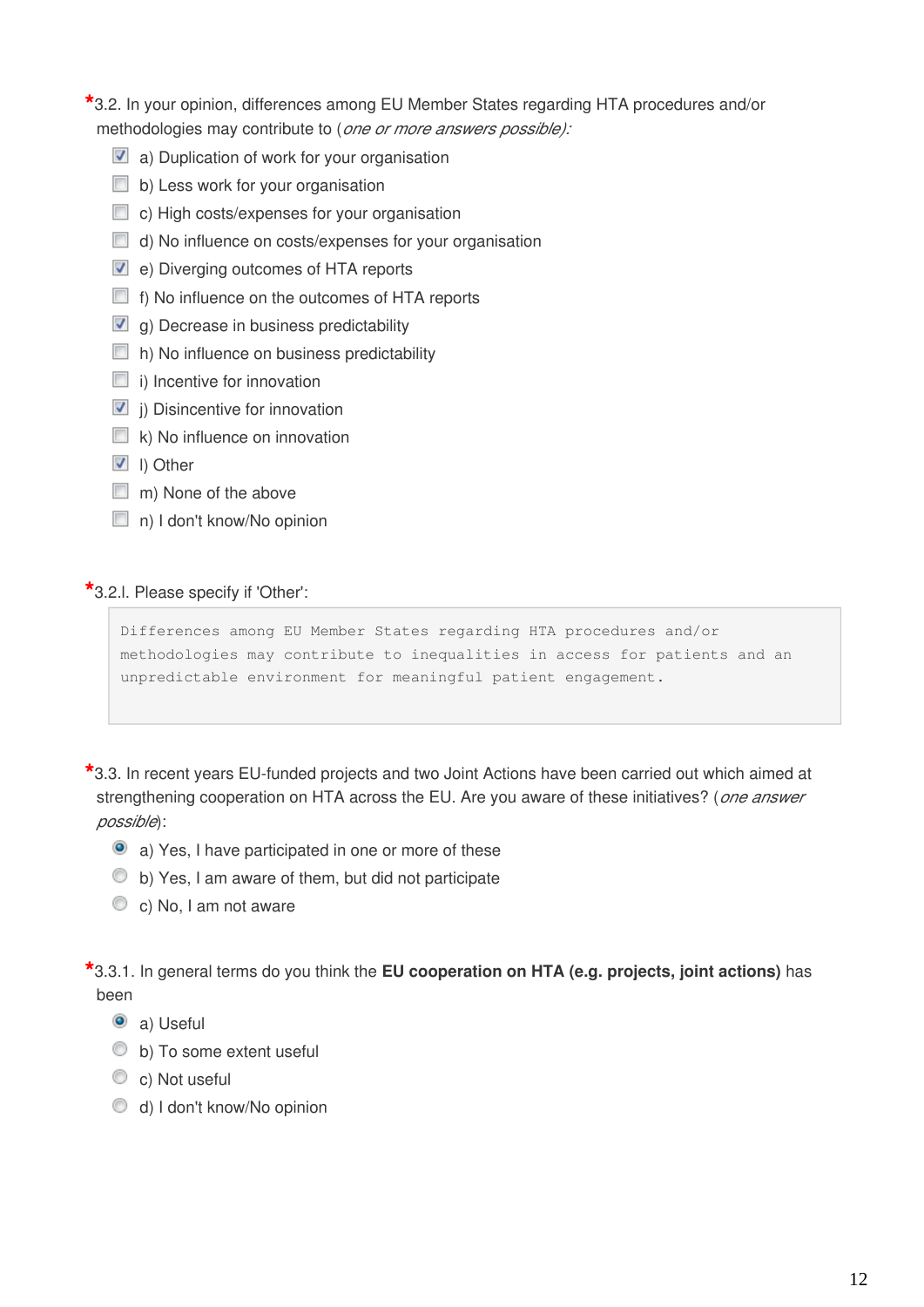### **\***3.3.1.1.Please indicate which of the following factors concerning projects and Joint Actions were relevant for your reply (*more than one answer possible*)

- $\blacksquare$  a) Allowed for sharing best practices
- b) Allowed for better knowledge of procedures and methodologies in other EU Member States
- $\Box$  c) Allowed for savings in your organisation
- $\Box$  d) Contributed to building trust between organisations and professionals involved
- **v** e) Contributed to HTA capacity building
- $\blacksquare$  f) Provided access to joint work[\*]
- $\blacksquare$  g) Provided access to work done by other HTA bodies
- In) Provided access to expertise not available in my organisation
- $\Box$  i) Reduced workload for my organisation
- $\blacksquare$  j) Contributed to increasing awareness and knowledge on HTA issues in my organisation
- $\blacksquare$  k) Promoted involvement of patients' representatives in HTA activities
- **l**) Other

\* *"Joint Work" refers to activities in which countries and/or organisations work together in order to prepare shared products or agreed outcomes. These may include, for example, literature reviews, structured information for rapid or full HTAs, early dialogues or scientific advice on R&D planning and study design. Joint work aims at supporting Member States in providing objective, reliable, timely, transparent, comparable and transferable information and enable an effective exchange of this information (according to HTA Network's "Strategy for EU Cooperation on Health Technology Assessment" adopted in October 2014)" (according to HTA Network's "Strategy for EU Cooperation on Health Technology Assessment" adopted in October 2014)*

#### **\***3.3.1.1.l. Please specify 'Other':

Despite collaboration at EU level, HTA has remained predominantly a domain for national HTA bodies which are less accessible to EU-level organisations. EUnetHTA joint actions have facilitated a more direct interaction with national bodies and their experts and enabled better understanding of the existing different approaches to HTA. In addition, HTA multi-stakeholder meetings organised in the framework of EU projects, have been useful to make a mapping exercise of stakeholder groups and their interests. EUnetHTA and the SEED project provided also an opportunity for patient involvement in 11 Early Dialogues.To our knowledge EUnetHTA has not led to improved patient involvement at national level.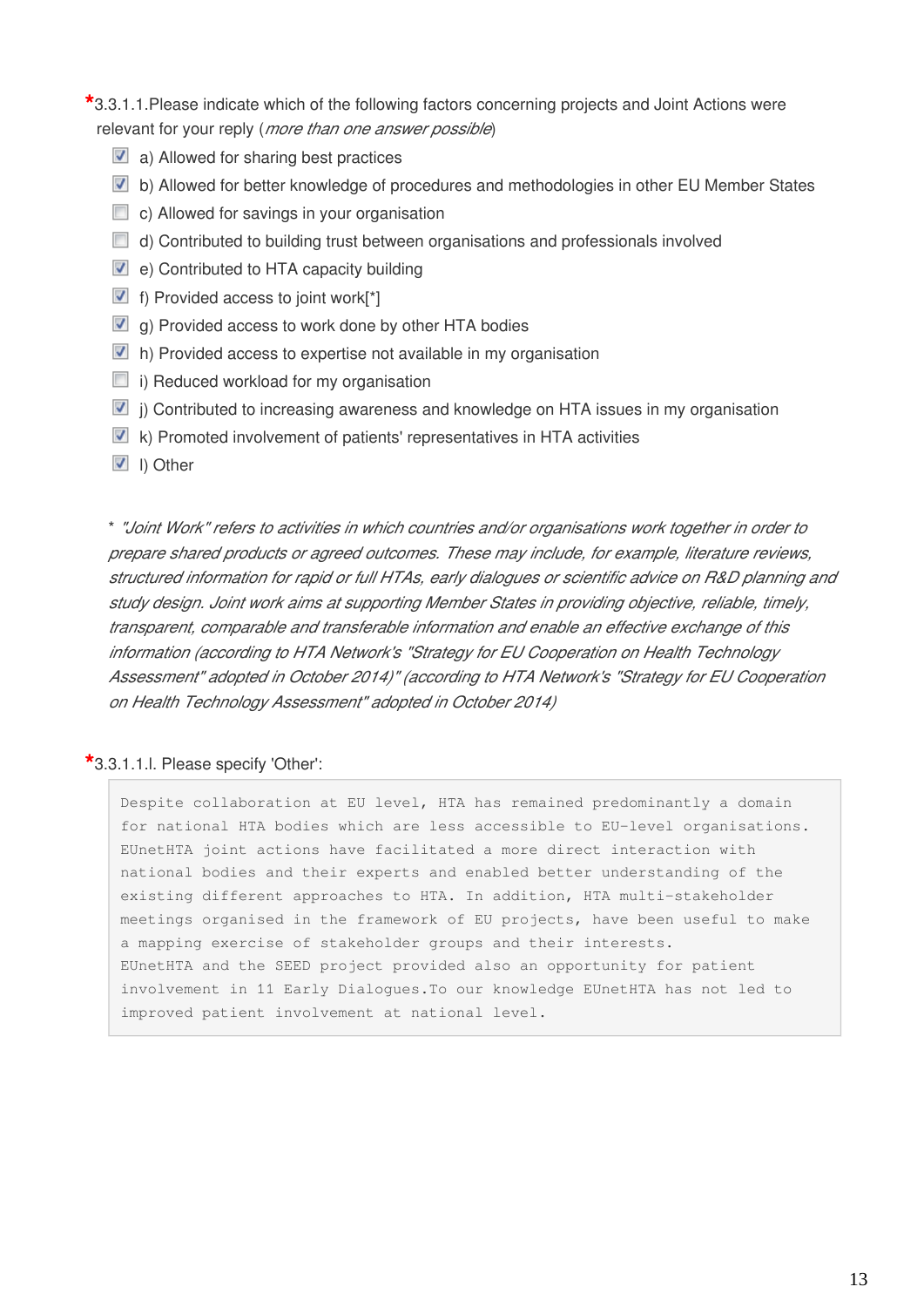**\***3.3.1.1.1. Please provide additional explanations and, if available, evidence supporting your answers to question 3.3.1.1. (please provide a link to supporting documents in English)

```
These views are based on EPF direct experience and involvement as patient and 
consumer representative in the EUnetHTA JA2 Stakeholder Forum: http://www.
eunethta.eu/eunethta-ja2-stakeholder-forum
EUnetHTA Final Technical Report-Executive Summary: http://www.eunethta.eu
/sites/default/files/sites/5026.fedimbo.belgium.be/files
/EUnetHTAJA2_FinalTechnicalReport_Executive%20Summary_May2016.pdf
```
3.3.1.1.2. Please indicate to the best of your knowledge to which degree **joint work from EU-funded projects or Joint Actions was used by HTA bodies at national/regional level** as part of their decision-making process:

|                                                                    | To a great<br>extent | To a limited<br>extent | Not used | I don't<br>know |
|--------------------------------------------------------------------|----------------------|------------------------|----------|-----------------|
| *a) Joint tools (templates,<br>databases, etc)                     | ۵                    |                        |          |                 |
| *b) Guidelines (e.g. for clinical and<br>/or economic evaluations) |                      | ۵                      |          |                 |
| *c) Early dialogues*                                               | $\circledcirc$       |                        |          |                 |
| *d) Joint reports on clinical<br>assessments (REA)                 |                      | $\bullet$              |          |                 |
| *e) Joint full HTA (clinical and<br>economic assessment)           |                      | ۰                      |          |                 |
| f) Other (please specify below)                                    |                      |                        | ⋒        | ⋒               |

\* Early Dialogue (ED or early scientific advice) aims to provide prospective, transparent and timely advice by regulators or HTA body/bodies (multi-HTA) or both (parallel) to product' sponsors so that they may integrate their specific needs in the product development and generate evidence appropriate for HTA purposes (definition proposed by the EU-funded study SEED)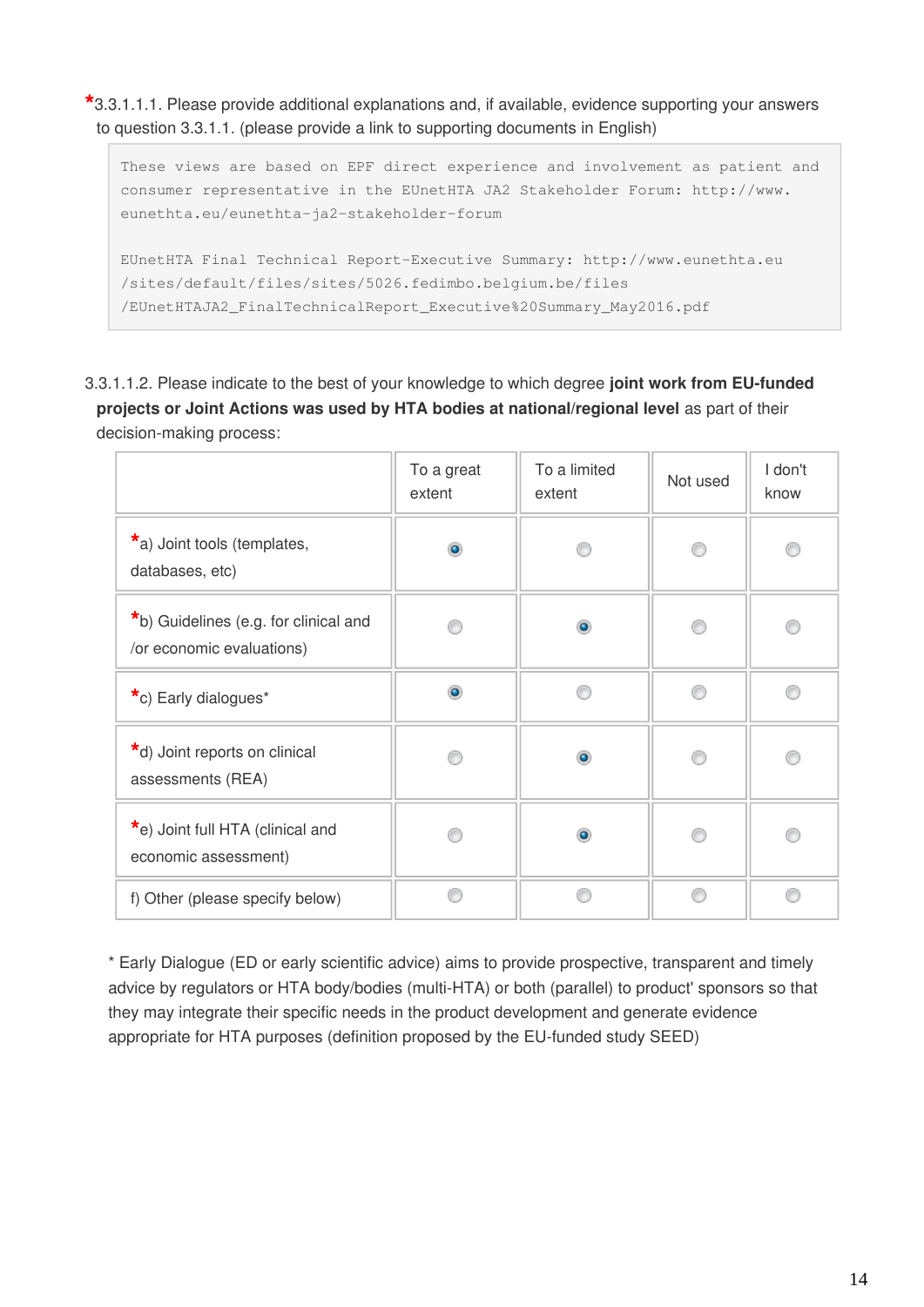**\***3.3.1.1.3. Please indicate which shortcomings – if any - you identified in the EU-funded projects and/or Joint Actions

Although the Joint Action on HTA has been working successfully, very few results translate into a real impact on the society and Member States at large. Often, the results show significant achievements in terms of improved dialogue among Member States, but they remain accessible only to the institutions directly involved in the Joint Action. This is because results are usually not taken up at national level, "translated" and communicated to the wider audience. To our knowledge, some partners of EUnetHTA JA2 contributed to the production of the project outputs, and meanwhile re-did the whole exercise at national level, duplicating the effort and work investment. This undermines the added value of the joint work. In addition, there is perception of persistent lack of trust between HTA bodies and a major challenge is for project partners to overcome their

**\***3.3.1.2. Please indicate which of the following factors concerning projects and Joint Actions were relevant for your reply (*more than one answer possible*)

- **a**) Provided for limited trust between organisations involved
- b) Provided limited added value for HTA priorities in my organisation
- $\blacksquare$  c) There was a degree of uncertainty about the quality of the joint work
- $\blacksquare$  d) Economic assessments cannot be carried out jointly due to specific socio-economic factors in each country
- $\Box$  e) Increased workload for my organisation

cultural and structural differences.

- **F** f) Joint work is not recognised within Member States
- $\Box$  g) Accessing joint work and/or work done by other HTA bodies was difficult
- $\Box$  h) Joint work is not relevant for my organisation
- i) Other

**\***3.3.1.2.1. Please provide additional explanations and, if available, evidence supporting your answers to question 3.3.1. *(free text field, possibility to upload supporting documents in English.)*

n/a

## 4. EU COOPERATION ON HTA BEYOND 2020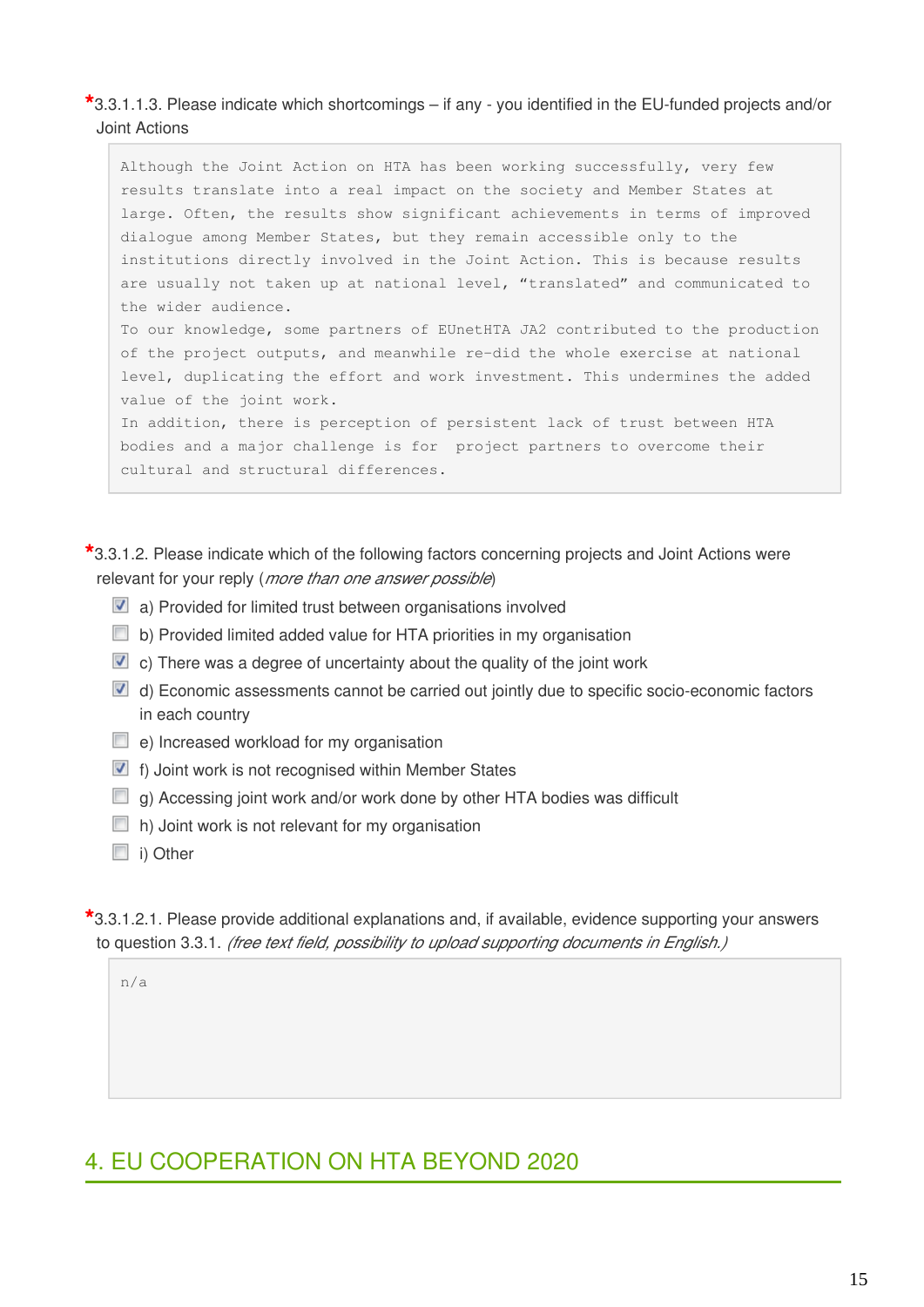**\***4.1. In your opinion is there a need to continue EU cooperation on HTA after 2020 (when the EUnetHTA Joint Action 3 will end)?

- a) Yes
- b) No
- c) I don't know / No opinion

#### **\***4.1.a. If yes, please specify:

EU health systems face increasing expenditure that is not sustainable. At the same time, unacceptable disparities in patients' access to innovative technologies persist across the EU. We believe EU collaboration on HTA can improve the standards of HTA assessments and, through joint work, avoid inequalities caused by the so called "postcode lottery", where access to better healthcare depends on the place of residence. This will, ultimately, enhance equitable access to care for all.

We believe further EU collaboration should be able to integrate local and regional aspects to ensure procedures remain fair and acceptable in all Member States.Unfortunately, the current divergent assessments made by national/regional bodies are confusing and frustrating for patients, who often do not know on what criteria the decisions are taken. The importance of incorporating the patient perspective in HTA is increasingly recognised, and the integration of patient-reported and patientrelevant outcome measures (PROMs) including quality of life, in HTA is considered necessary in order to arrive at an accurate assessment of a technology's added value. But in practice, patient involvement in HTA is still very limited, and so far there is no agreement on the best method of involving patients.

In our view, the value of an innovative medicine for patients needs to be always at the heart of HTA. The patient experience may be difficult to capture fully in formal (quantitative) measures, and therefore qualitative evidence also needs to be integrated. Taking as starting points initiatives such as the HTAi Patient and Citizens' Sub-Group and existing best practices in HTA agencies across the world, appropriate methodologies and structures can be developed.

EPF believes that a common understanding is needed on the concepts of "innovation", "value" and "added therapeutic value", with patients' views at the centre of this understanding. It needs to incorporate patients' perceptions of quality of life, patient-relevant clinical endpoints, and patients' views on benefits and risks. Patients should be recognised as the most important stakeholder group in health technologies' value assessment. Frameworks, structures and methodologies should be developed for meaningfully incorporating patient evidence at all stages, from early dialogue to Health Technology Assessments, relative effectiveness assessments, and pricing and reimbursement decisions taken at national level.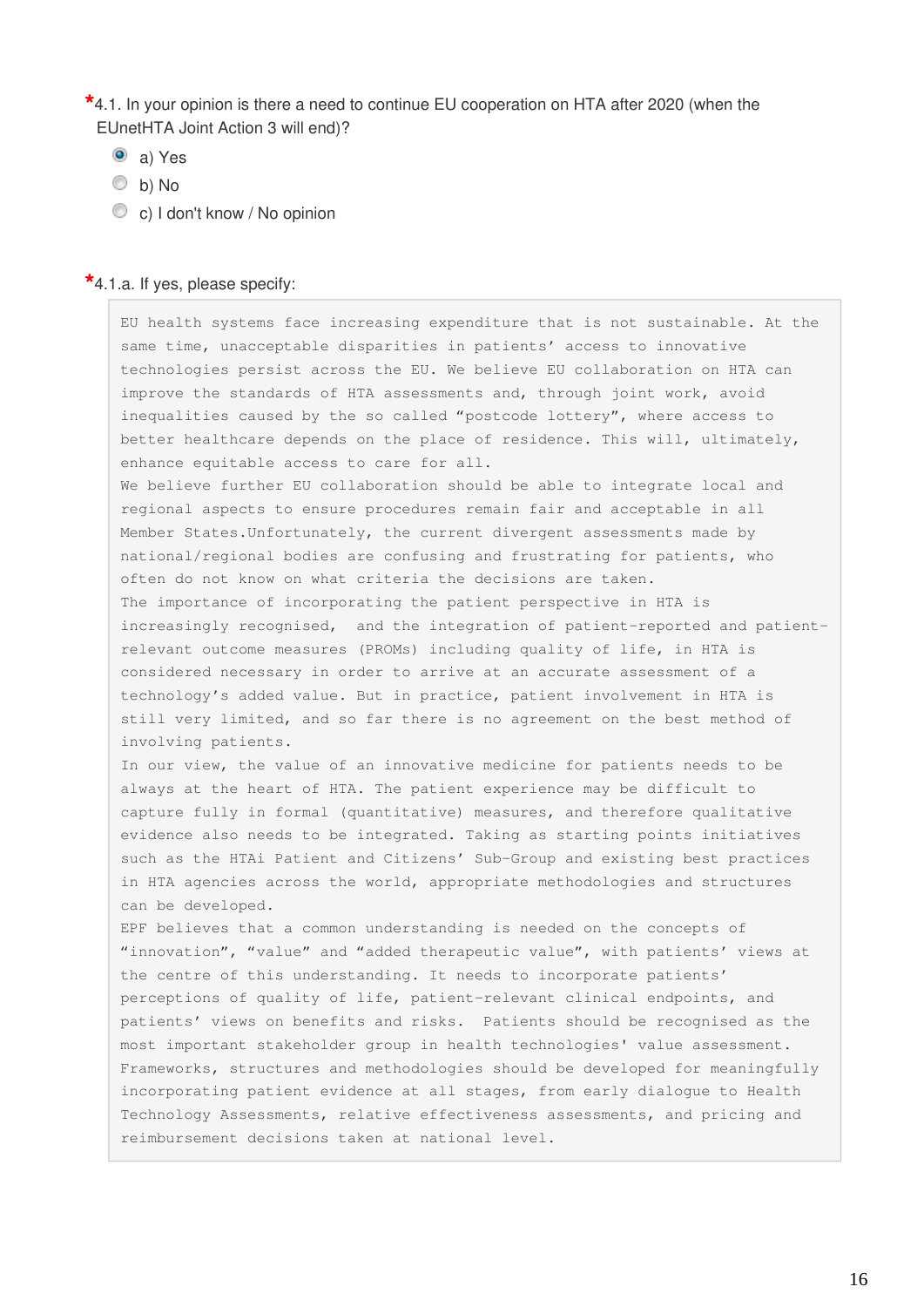4.1.1. In your opinion, for which health technologies an EU cooperation on HTA would be more useful and respond to your needs?

|                                    | Very useful | To some extent<br>useful | Not useful | I don't<br>know |
|------------------------------------|-------------|--------------------------|------------|-----------------|
| *a) Pharmaceuticals                |             |                          |            |                 |
| *b) Medical devices                |             |                          | Œ          |                 |
| c) Other (please specify<br>below) | ۵           |                          |            |                 |

#### **\***4.1.1.c. Please specify 'Other':

Patients' needs go beyond medicines and include non-pharmacological therapeutic options, social and community services and peer support. Innovation should be encouraged in this wider sense, encompassing better ways of structuring and delivering integrated health and social care; and ensuring the most effective and cost-effective therapeutic approaches are available for patients.

EU cooperation on HTA is needed also for hospital-based HTA, rehabilitation and prevention programmes, disease management programmes, organisational and supportive procedures (including surgeries) as well as ethical use of health technologies (e.g. with respect to end of life, assisted reproduction, prenatal diagnosis, health data) and, comparisons between pharmaceutical and non pharmaceutical interventions (e.g. psychotherapy / medicine in mental healt)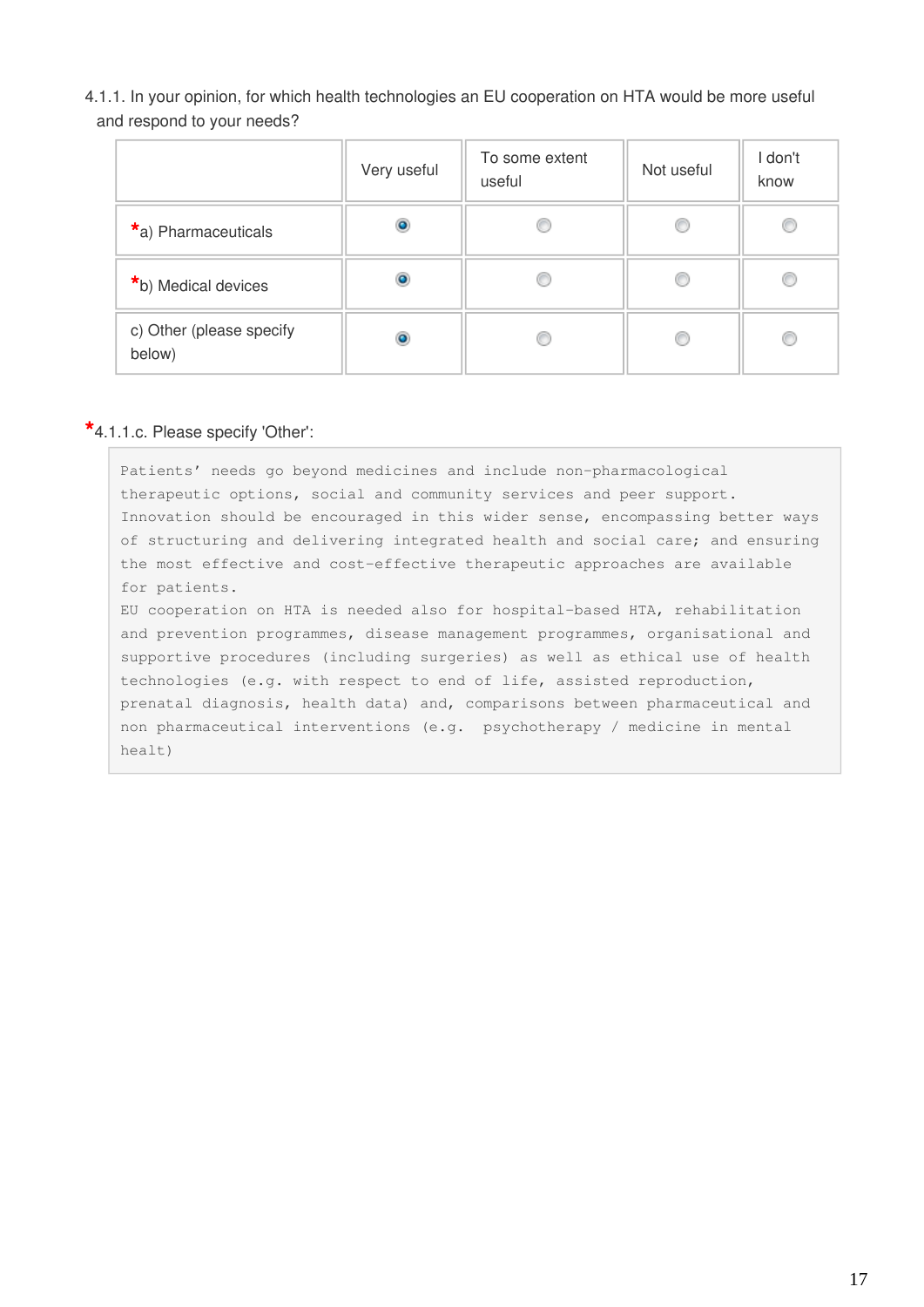4.1.1.2. For which activities and if so to which degree do you consider that continuing EU cooperation on HTA beyond 2020 would respond to your needs?

|                                                                     | Responds very<br>much to your<br>needs | Responds to<br>some extent to<br>your needs | Does not<br>respond to<br>your needs | I don't<br>know /<br><b>No</b><br>opinion |
|---------------------------------------------------------------------|----------------------------------------|---------------------------------------------|--------------------------------------|-------------------------------------------|
| *a) Joint tools<br>(templates,<br>databases, etc)                   | ۵                                      |                                             |                                      |                                           |
| *b) Guidelines (e.g.<br>for clinical or<br>economic<br>evaluations) | $\bullet$                              |                                             |                                      |                                           |
| *c) Early dialogues                                                 | $\bullet$                              | ∩                                           | ∩                                    | 0                                         |
| *d) Joint clinical<br>assessment (REA)                              | ۱                                      |                                             |                                      | ∩                                         |
| *e) Joint full HTA<br>(clinical and<br>economic<br>assessment)      | $\bullet$                              |                                             | ⋒                                    |                                           |
| f) Other (please<br>specify below)                                  |                                        |                                             |                                      |                                           |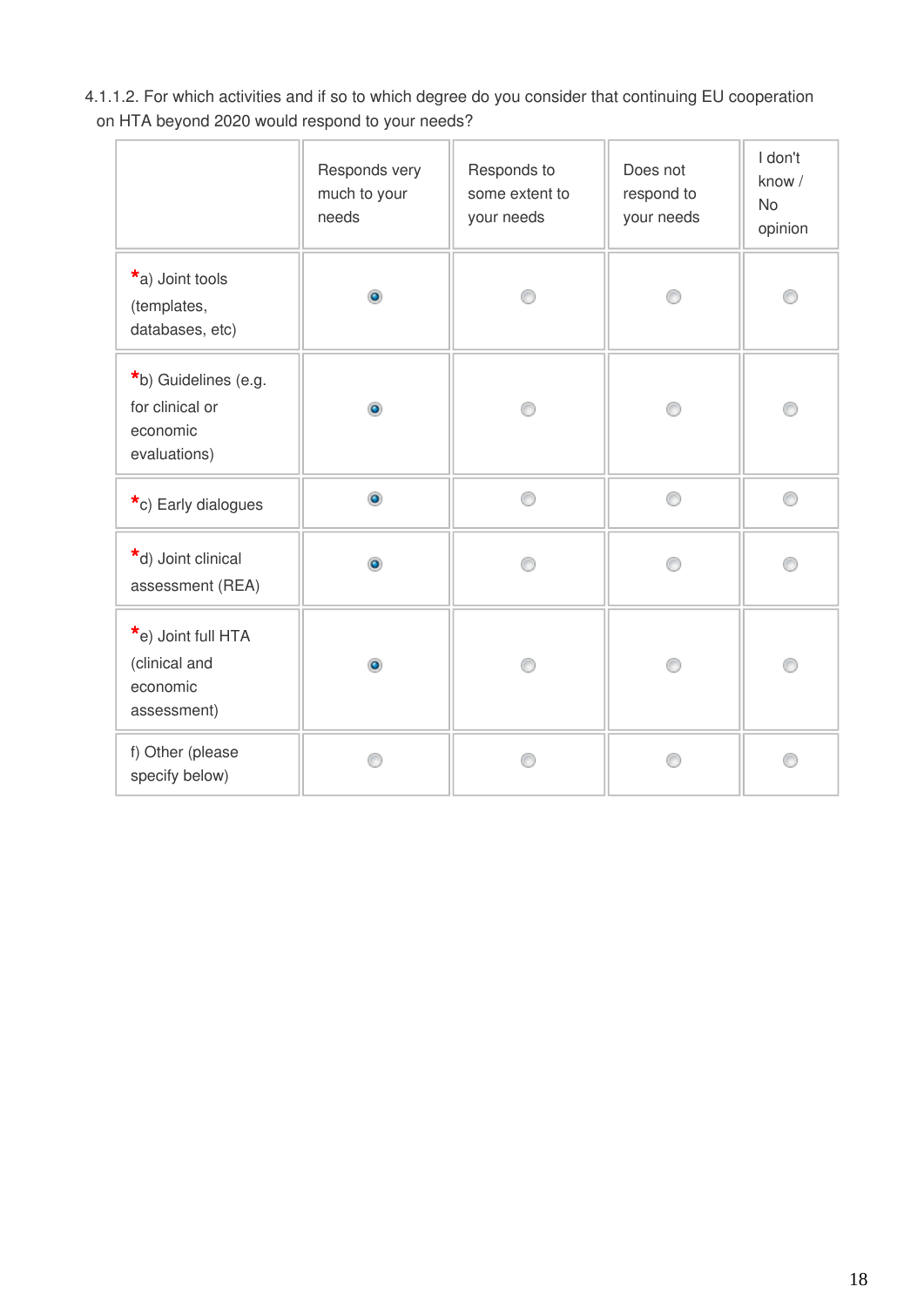**\***4.1.1.2.1. Please comment on the potential advantages and disadvantages of an EU initiative including the activities you consider useful for your organisation (e.g. workload, long-term sustainability of national healthcare systems, patients' accessibility to new technologies, business predictability, innovation)

EPF is a European umbrella patient organisation. From our perspective, EUlevel joint work on HTA would have a positive impact on patients' timely access to new health technologies. Moreover, we believe that the definition of common standards on quality and procedural aspects would mitigate if not eliminate imbalances and inequalities in access to innovative technologies and ensure an improvement in patient involvement in HTA. So far, through our collaboration with EUnetHTA we have seen the possibility to liaise with national entities, helped influence their attitude to patient involvement in delivering their outputs.

Countries with lower GDP and less financial capacity will be able to participate in the future EU joint work. That will help to take into account the diversity, parameters, and needs of all countries in the EU.

Finally, EU cooperation on HTA should aim at influencing private and public R&D priorities to ensure that investments are directed towards actual unmet needs and areas in which research is currently missing (e.g. antibiotic therapy). Open discussions on how high unmet medical needs and research gaps can be addressed are in their infancy (e.g. IMI project Adapt Smart) but are developing in this direction.

**\***4.1.1.3. In case EU cooperation on HTA will continue beyond 2020, in your opinion, what type of financing system should be envisaged? (*one possible answer*):

- a) EU budget
- b) Member States
- C c) Industry fees
- d) A mix of A to C
- e) Other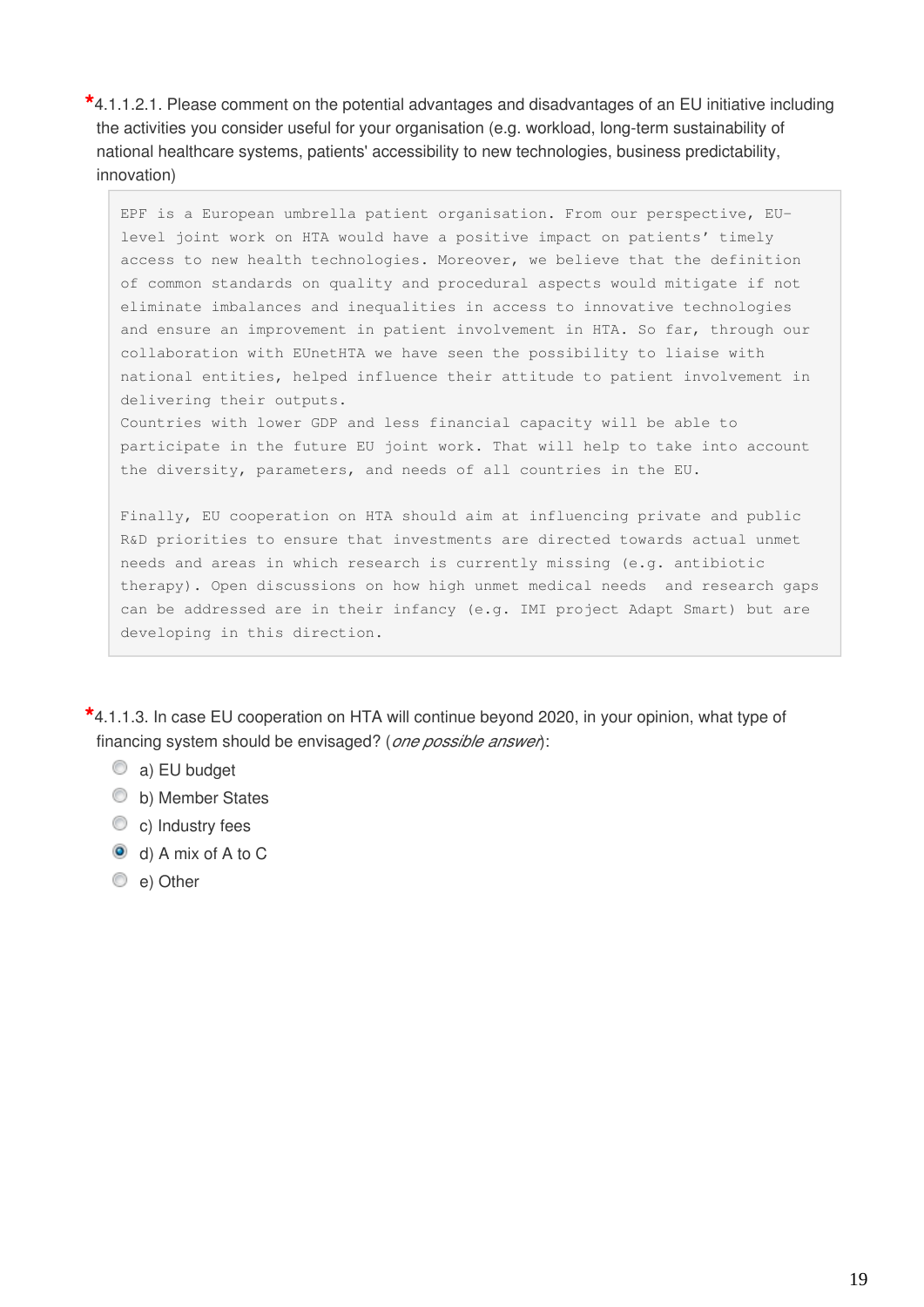### **\***4.1.1.3.1. Please explain your answer and comment on issues such as feasibility, advantages and disadvantages

*2000 character(s) maximum*

The provision of a financial contribution to carry out the joint activities is also a way to ensure commitment, interest and accountability in delivering concrete results. In previous JAs, both public and private entities were involved in different capacities but, to our knowledge, their contribution has not always delivered results to the benefit of civil society and the public. A mixed financial contribution would ensure that resources are allocated to health technologies that are worth the investment. The financial system should be based on fundamental principles of transparency, diversification, good governance and ethical conduct. Any ongoing and future EU cooperation on HTA should foresee and allocate funds to patients and Patient Organisations to ensure meaningful patient involvement in the joint work.

**\***4.1.1.4. In case EU cooperation on HTA will continue beyond 2020, in your opinion, the secretarial /organisation support should be ensured by (*one or more answers are possible*)

- a) European Commission
- $\blacksquare$  b) Existing EU agency(ies)
- c) New EU agency
- d) Member States HTA bodies on rotational basis
- e) Other

### **\***4.1.1.4.1. Please explain your answer(s) and comment on issues such as feasibility, advantages and disadvantages

*2000 character(s) maximum*

We believe joint work involving EU Member States should be facilitated by EU agencies, either an existing or new one, while the European Commission could have a more strategic and supporting role, content and policy-wise. It would be pragmatic to co-host a European HTA Agency with the European Medicines Agency: • EMA has developed a model for cooperation with Member States and other stakeholders that can be replicated in HTA assessments; • Analyses produced by EMA to inform regulatory decisions could be reused in Early Dialogues. ED involve regulators, HTA and other stakeholders and are already hosted by EMA; EMA already has gathered a wealth of knowledge within its secretariat and stakeholder groups representatives involved in consultative processes; • Given the sense of urgency to drive EU collaboration on HTA towards joint work, EMA would provide an existing platform and avoid duplication of costs.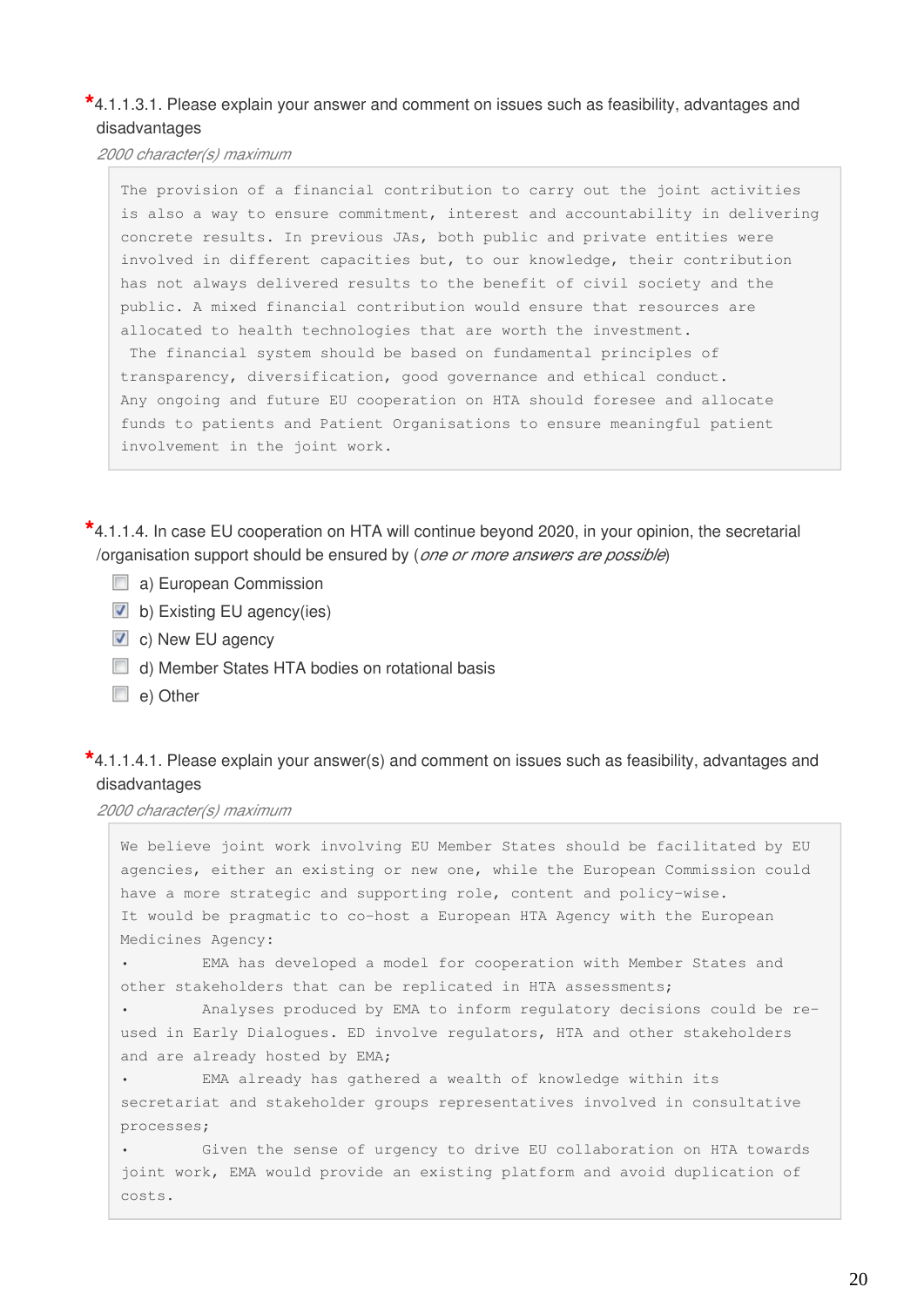4.1.1.5. In your opinion, regarding an initiative on EU cooperation on HTA beyond 2020, which type of cooperation would respond to your needs? Please rank the following options from the most to the least preferable option).

|                                                                                                                          | a) Most<br>preferred<br>option | b) | $\mathsf{C}$ ) | d) | e) Least<br>preferred<br>option |
|--------------------------------------------------------------------------------------------------------------------------|--------------------------------|----|----------------|----|---------------------------------|
| *a) Voluntary participation with<br>voluntary uptake of joint work (i.e.<br>as carried out by EUnetHTA Joint<br>Actions) |                                | ⋒  | 0              | ⋒  | $\bullet$                       |
| *b) Voluntary participation with<br>mandatory uptake of joint work<br>for the participants                               |                                | ⋒  | $\bullet$      | ⋒  | A                               |
| *c) Mandatory participation with<br>mandatory uptake of joint work                                                       | ٥                              |    | ⊙              |    |                                 |
| d) Other (please specify below)                                                                                          |                                | ⋒  | ⊙              | ⋒  |                                 |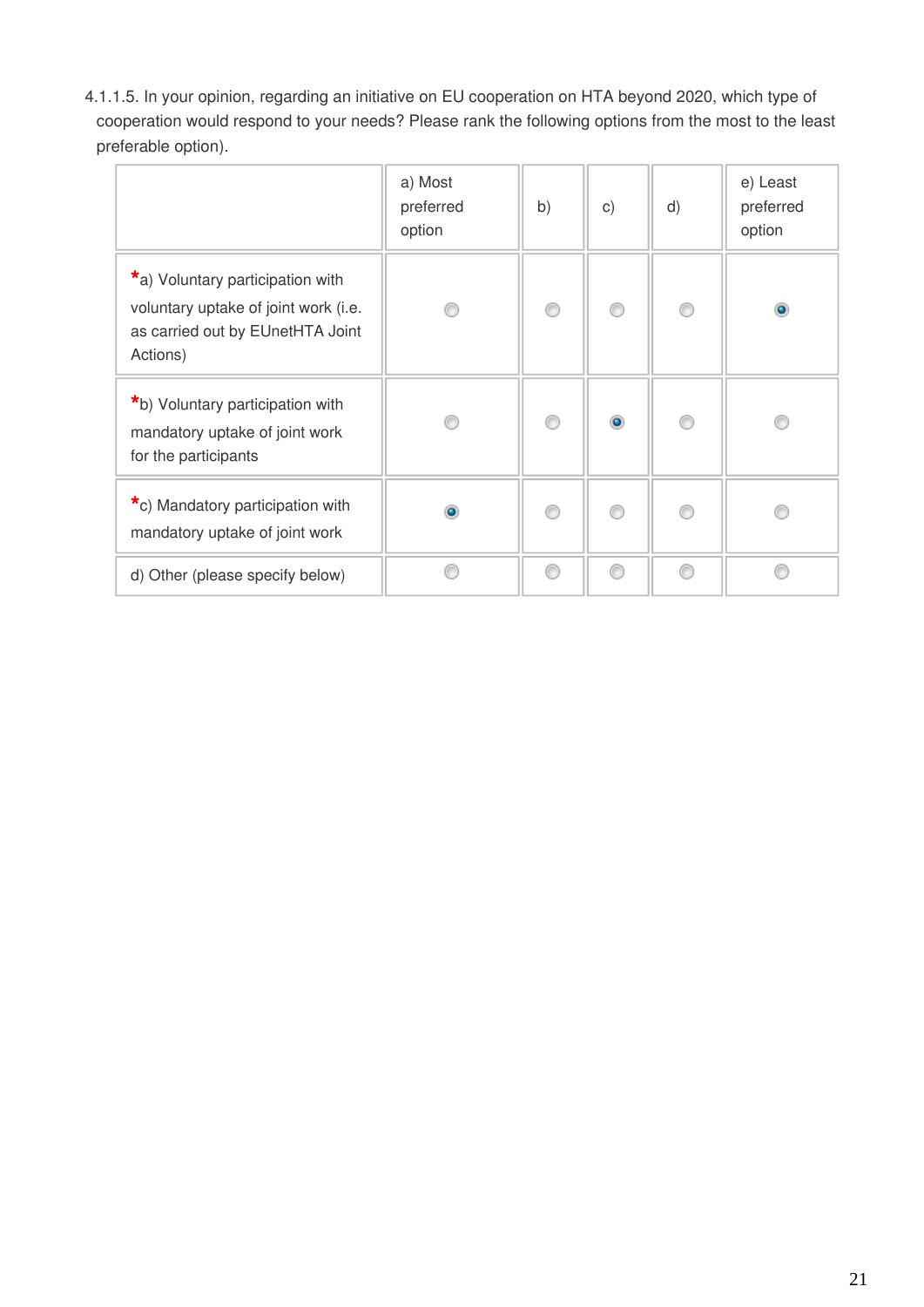### **\***4.1.1.5.1. Please explain your answer(s) and comment on issues such as feasibility, advantages and disadvantages

*2000 character(s) maximum*

After 10 years or more of collaboration on HTA at EU level, we believe it is time for Member States to "run the extra mile" and commit to a more integrated work on HTA. Similar to the experience with the regulatory process at EU level, also HTA can be more integrated to the benefit of civil society and public health systems. Advantages would include: Inclusion of patient and societal aspects in all assessments; • a reduction in the fragmentation of information at national/local level; • more reliable and agreed methodology and procedural rules that would ensure a structured patient involvement; • More efficient and timely HTA process • Reduced duplication and therefore costs of assessments for Member States; • Mitigation of inequalities in access to high-quality healthcare in EU countries. We do not see any disadvantage for patients but we acknowledge full HTA with mandatory uptake would bring more complexity to the healthcare systems, at least in the first instance and a transitional period would be needed. This implies considerable political will, leadership and systems' readiness for change.